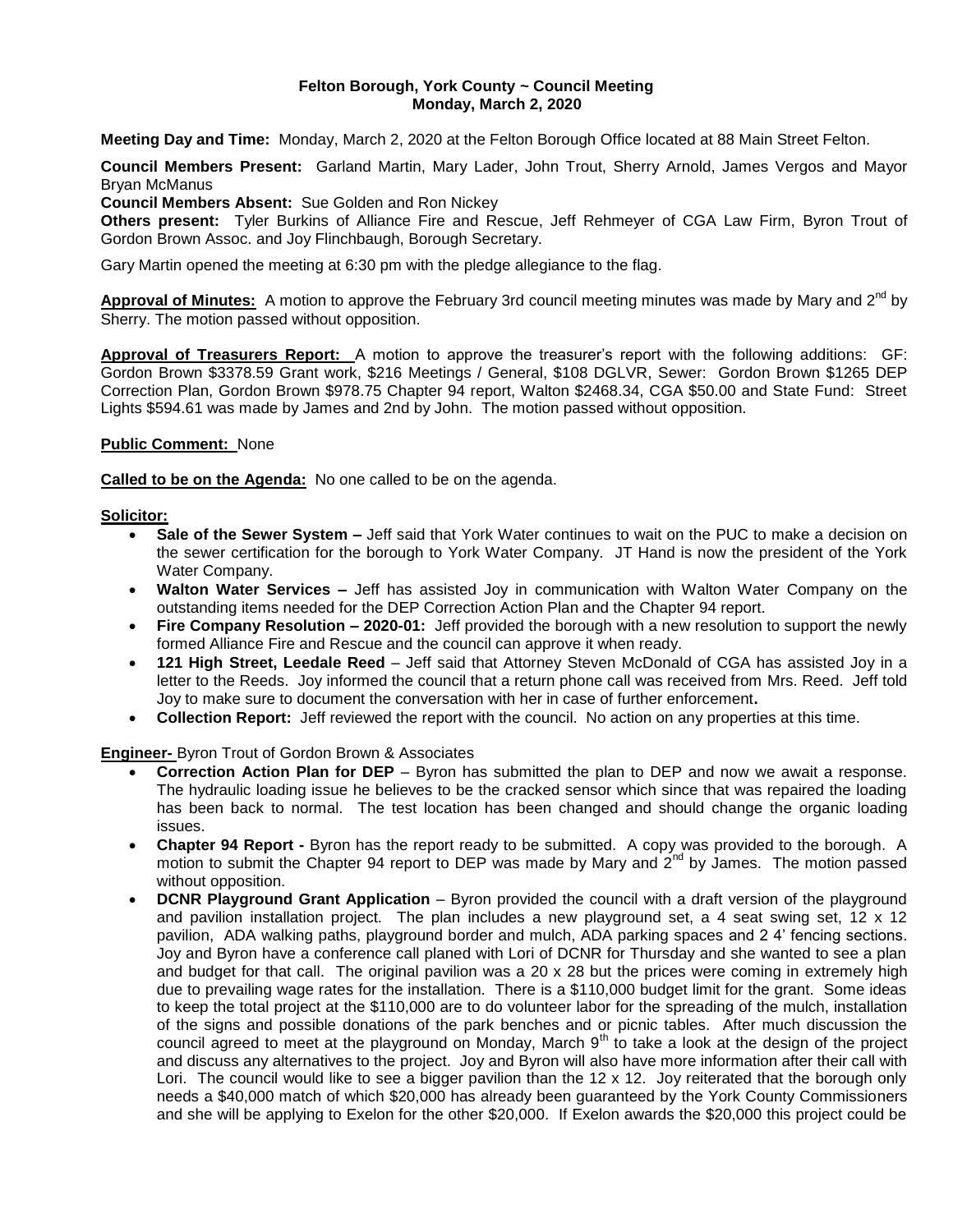no cost to the borough. Bryon has a 8  $\frac{1}{2}$  x 11 print out of the proposed playground equipment that Joy is going to send out to all the residents of the borough for comments.

 **Charles Street DGLVR Grant** – Bid specifications are done and the final plans are being finished up. The project will be advertised for bids tomorrow with a bid opening date of April  $2^{nd}$ . Byron will have the results of the bids at the April  $6<sup>th</sup>$  meeting.

# **Alliance Fire & Rescue:**

 **Fire Reports –** Tyler Burkins provided the council with the February reports. There were a total of 101 calls for the Alliance Fire and Rescue during the month with the following breakdowns: Chanceford Twp 11, Dallastown Borough 3, East Hopewell 1, Felton Borough 2, Glen Rock Borough 1, Hopewell Twp 1, North Hopewell Twp 8, Red Lion Borough 27, Shrewsbury Borough 2, Windsor Borough 1, Windsor Twp 30, Wrightsville Borough 1, York Township 13.

## **Codes Enforcement Officer:**

 **121 High Street** – A certified letter referencing the nuisance ordinance was sent out and received a call in regards to the letter.

## **Old Business:**

- **Sale of Sewer –** was discussed earlier.
- **13 Church Avenue Playground Plans –** will meet on March 9<sup>th</sup> at the park to discuss.
- **Crosswalk on Main Street / Flags on telephones**  received notification from Penn Dot that the borough could install a cross walk at the corner of Main Street and High Street. Have not had a chance to get any further information on the banners for the telephone poles.
- Letter to residents about Public Water council reviewed the letter to be sent out to all Felton Borough residents. Joy will send this out this month as a separate mailing.
- Kids Fishing Derby the creek will be closed off Friday at 5 pm and be closed until Sunday April 12<sup>th</sup> at 5 pm. Fishing will only be allowed for children during this time. There will be a lot of fish stocked this year.

#### **New Business:**

- **Ambulance Report** there were 2 calls in January.
- **Crossroad Borough Christmas Decorations** Crossroads borough is replacing their Christmas decorations they put on their telephone poles with new ones and wanted to know if the borough would like them. A motion to get these free Christmas decorations from Crossroads Borough was made by Mary and 2<sup>nd</sup> by James. The motion passed. James volunteered to go pick them up.
- **York County Borough's Association** upcoming quarterly meeting is on March 26<sup>th</sup> if anyone would like to attend.
- **Fire Police Request**  A request from Fawn Grove borough for Kennard Dale High School Graduation date TBD and Olde Tyme Days Parade on June  $27<sup>th</sup>$ . A motion to approve the fire police to assist at these events was made by Mary and  $2<sup>nd</sup>$  by John. The motion passed without opposition.
	- o **Resolution 2020**-01- Joy asked the council if they were ready to adopt the fire company resolution this month. They would like to have a listing of events to put with the resolution before they adopt it.
- **Quote for clean up at sewer plant / leaves at ball field**  Harvey's Mowing LLC provided a quote of \$75 to do the leaves at the ball field, \$120 to clean up around the well cap at the sewer or \$250 to clean up the entire bank at the sewer plant. A motion to have Harvey's take care of the leaves at the ball field and clean up the entire bank at the sewer plant was made by Gary and  $2^{nd}$  by James. The motion passed without opposition.
- **State Budget / State Police charges -** it is being proposed to charge a fee to municipalities who use the services of the PA State Police. The estimated cost for Felton Borough would be \$1253.66 which comes out to \$2.45 per person.
- **Bridge inspection reports – Church Ave and Water St** these inspections were completed and reviewed with Joy. There is nothing that needs to be done at this point.
- **Concord Commons Subdivision –** GemCraft is looking to build 2 new homes in this subdivision
- **Mowing bid for 2020** Harvey's Mowing LLC provided the following bid: Weekly mowing of the borough areas \$100 & Sewer Areas \$35, \$20 each time on 70 Main Street, \$150 for clean up and mulch at the gazebo and office, \$150 leaf removal at the ball field and gazebo. Total based on 29 weeks of mowing is \$3915 and \$640 for street mowing, mulch, leaves and clean up. His prices are all the same as last year's. He does not have a applicators license for weed spraying so he is unable to provide that service to the borough at this time. A motion to approve Harvey's Mowing LLC for this year's mowing and landscaping needs was made by Mary and  $2^{nd}$  by James. The motion passed without opposition.